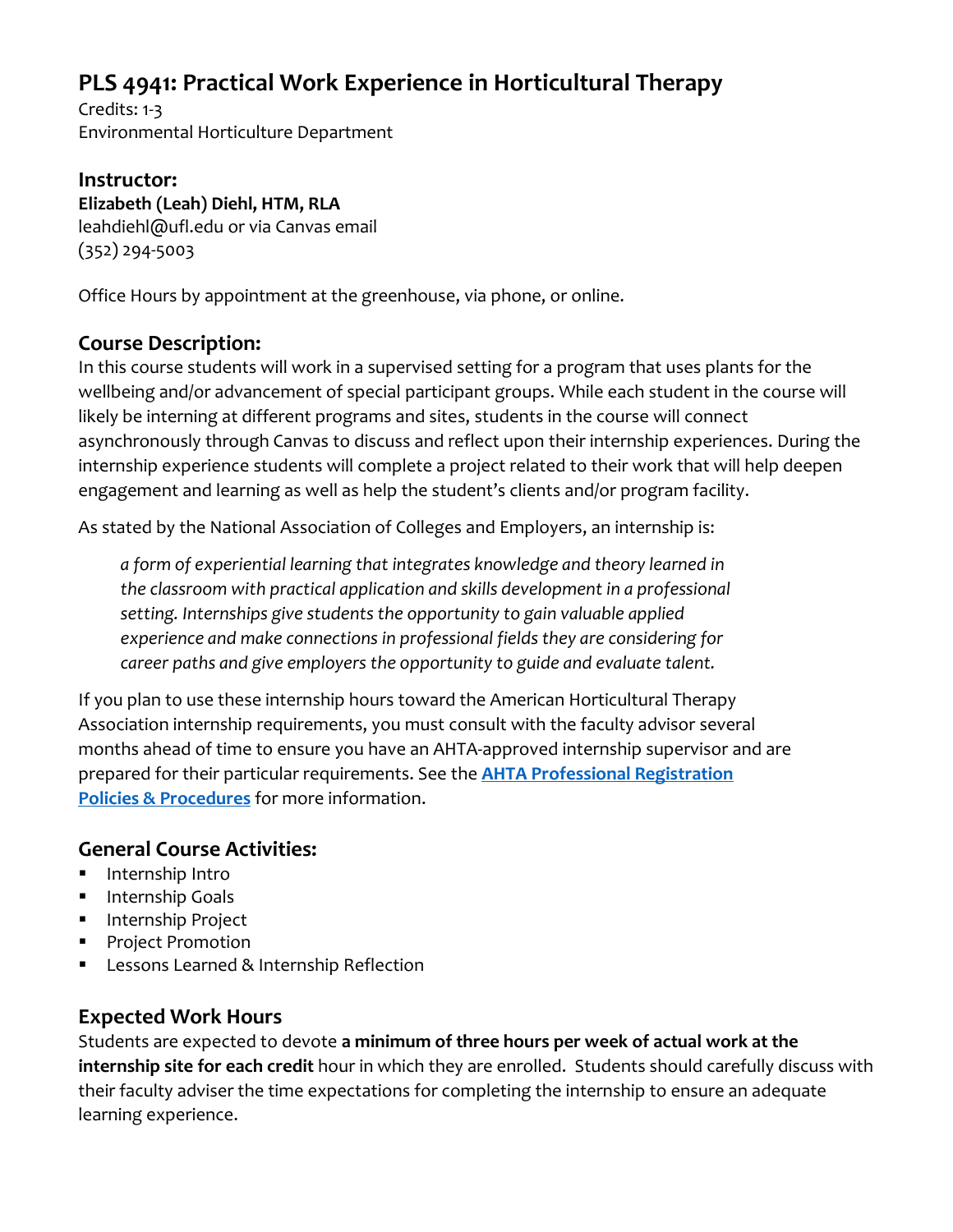#### **Course Website:**

This course is conducted online. Assignments and activities can be accessed in Canvas, at UF elearning (elearning.ufl.edu). Students should check the site regularly to keep up with any information, announcements, or discussions taking place. The student's UF Gatorlink username and password are necessary to log into the system.

#### **Course Communications:**

All class members are expected to follow the rules of common courtesy in all communications, written and verbal. Guidelines for these rules are available through the course Canvas site and can also be accessed at http://teach.ufl.edu/wpcontent/uploads/2012/08/NetiquetteGuideforOnlineCourses.pdf

General questions of relevance to the whole class should be posted to the course's discussion board or Frequently Asked Questions (FAQs) section. Please check for answers there before emailing the instructor. Private questions should be sent to the instructor via Canvas mail.

#### **Attendance Policy:**

Students participating in a practical work experience are expected to exercise a significant degree of autonomy in their work, successfully engaging with the facility and its clients with relatively little direct oversight from the faculty adviser. However, if the student experiences any issues with the internship site, clients, onsite supervisor, or anything else that could negatively impact the work experience, it is the student's responsibility to discuss it with the faculty advisor so that they can troubleshoot the situation together.

The policies for allowable absences and make-up work follow the university attendance policies: [https://catalog.ufl.edu/ugrad/current/regulations/info/attendance.aspx.](https://catalog.ufl.edu/ugrad/current/regulations/info/attendance.aspx)

#### **Assessment:**

#### **Students will receive a final grade of satisfactory (S) or unsatisfactory (U) in this course based on the degree to which they meet expectations both at the internship site and in the Canvas community.**

Expectations are to be established by the faculty adviser, onsite supervisor, and student prior to the student's enrollment in this course. The agreed-upon expectations will be reflected on the Practical Work Experience Contract signed by all three parties. The onsite supervisor will complete an evaluation form at the end of the internship course period.

For more information on grades and grading policies, please visit: <http://www.registrar.ufl.edu/catalog/policies/regulationgrades.html>

#### **Academic Honesty Policy:**

UF students are bound by The Honor Pledge that states, "We, the members of the University of Florida community, pledge to hold ourselves and our peers to the highest standards of honor and integrity by abiding by the Honor Code." On all work submitted for credit by students at the University of Florida, the following pledge is either required or implied: "On my honor, I have neither given nor received unauthorized aid in doing this assignment." The Honor Code (http://www.dso.ufl.edu/sccr/process/student-conduct-honor- code/) specifies a number of behaviors that are in violation of this code and the possible sanctions. Furthermore, you are obligated to report